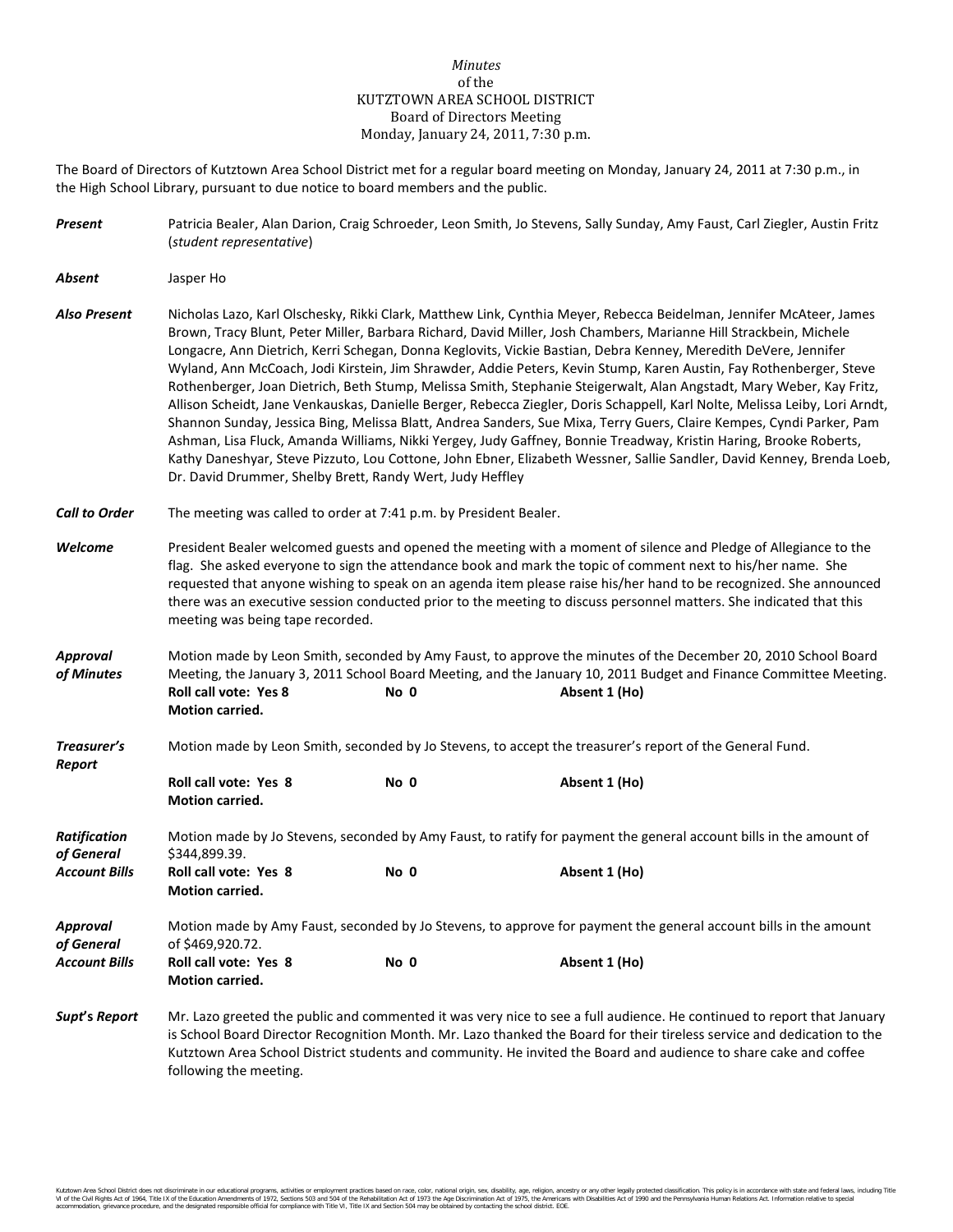| Page 2 of 4                                                                                                                        | January 24, 2011                                                                                                                                                                                                                      | <b>KASD Board of Directors Meeting Minutes</b>                                                                                                                                                                                                                                                             |                                                |      |                    |                                                                                             |                                                                                                                                                                                                                                                                                                                                                                        |  |
|------------------------------------------------------------------------------------------------------------------------------------|---------------------------------------------------------------------------------------------------------------------------------------------------------------------------------------------------------------------------------------|------------------------------------------------------------------------------------------------------------------------------------------------------------------------------------------------------------------------------------------------------------------------------------------------------------|------------------------------------------------|------|--------------------|---------------------------------------------------------------------------------------------|------------------------------------------------------------------------------------------------------------------------------------------------------------------------------------------------------------------------------------------------------------------------------------------------------------------------------------------------------------------------|--|
| <b>Committee</b><br><b>Reports</b>                                                                                                 |                                                                                                                                                                                                                                       | <b>EIT</b><br>Pat Bealer                                                                                                                                                                                                                                                                                   |                                                |      |                    | President Bealer reported the TCC met last week, however, no votes were taken.              |                                                                                                                                                                                                                                                                                                                                                                        |  |
|                                                                                                                                    |                                                                                                                                                                                                                                       | <b>BCTC</b><br>Craig<br>Schroeder                                                                                                                                                                                                                                                                          | No report.                                     |      |                    |                                                                                             |                                                                                                                                                                                                                                                                                                                                                                        |  |
|                                                                                                                                    |                                                                                                                                                                                                                                       | <b>ECC</b><br>Jo Stevens                                                                                                                                                                                                                                                                                   |                                                |      |                    | Brandywine was discussed. If approved, the sponsorship will begin in fall of 2012.          | Mrs. Stevens reported the committee discussed and approved a donation to the Kutztown Borough for<br>use of the baseball and softball fields in the borough park. Also, a cooperative sponsorship with                                                                                                                                                                 |  |
|                                                                                                                                    |                                                                                                                                                                                                                                       | <b>BCIU</b><br>Carl Ziegler                                                                                                                                                                                                                                                                                | has been drafted.                              |      |                    |                                                                                             | Mr. Ziegler reported the committee approved upgrades to the River Chase and transportation facilities,<br>and appointed a new human resource director and an assistant to the human resource director. Mr. Ziegler<br>also reported the BCIU budget, which represents a zero percent increase for school districts again this year,                                    |  |
|                                                                                                                                    |                                                                                                                                                                                                                                       | <b>PSBA</b><br>Pat Bealer                                                                                                                                                                                                                                                                                  | reviewed.                                      |      |                    |                                                                                             | President Bealer reported state funding in the budget and the impact of student vouchers are being                                                                                                                                                                                                                                                                     |  |
|                                                                                                                                    |                                                                                                                                                                                                                                       | <b>Student</b><br><b>Achievement</b><br><b>Al Darion</b>                                                                                                                                                                                                                                                   | No report.                                     |      |                    |                                                                                             |                                                                                                                                                                                                                                                                                                                                                                        |  |
| Superintendent's Motion made by Carl Ziegler, seconded by Leon Smith, to approve the Commission and proposed District<br>Agreement |                                                                                                                                                                                                                                       |                                                                                                                                                                                                                                                                                                            | Agreement on behalf of the Board of Directors. |      |                    |                                                                                             | Superintendent's Agreement for Nicholas Lazo, Jr. as superintendent, for a term of three years retroactive to January 4,<br>2011 through January 3, 2014. A copy of the District Superintendent's Agreement shall be attached to and made part of<br>the Minutes of this meeting, and that the Board President and Secretary be authorized and directed to execute the |  |
|                                                                                                                                    |                                                                                                                                                                                                                                       | <b>Roll call vote: Yes 8</b><br>Motion carried.                                                                                                                                                                                                                                                            |                                                | No 0 |                    | Absent 1 (Ho)                                                                               |                                                                                                                                                                                                                                                                                                                                                                        |  |
| Personnel<br>1.                                                                                                                    |                                                                                                                                                                                                                                       |                                                                                                                                                                                                                                                                                                            |                                                |      |                    | Motion made by Amy Faust, seconded by Jo Stevens, to approve the following personnel items: | The acceptance, with regret, of the resignation due to retirement, of Donald L. Kerchner as supervisor of facilities and operations,                                                                                                                                                                                                                                   |  |
| 2.                                                                                                                                 |                                                                                                                                                                                                                                       | effective January 31, 2011.<br>of the 2010-2011 school year.                                                                                                                                                                                                                                               |                                                |      |                    |                                                                                             | The acceptance, with regret, of the resignation due to retirement, of Randy S. Angstadt, as a cafeteria employee, effective the end                                                                                                                                                                                                                                    |  |
| 3.                                                                                                                                 |                                                                                                                                                                                                                                       | September 16, 2011.                                                                                                                                                                                                                                                                                        |                                                |      |                    |                                                                                             | The acceptance, with regret, of the resignation due to retirement, of Dr. David M. Drummer as a physics teacher, effective                                                                                                                                                                                                                                             |  |
| 4.                                                                                                                                 |                                                                                                                                                                                                                                       |                                                                                                                                                                                                                                                                                                            |                                                |      |                    |                                                                                             | The acceptance, with regret, of the resignation due to retirement, of Mary Jane Kelly as an aide, effective the end of the 2010-                                                                                                                                                                                                                                       |  |
| 5.                                                                                                                                 | 2011 school year.<br>The approval of the following substitute teachers for school year 2010-2011, effective January 19, 2011, at the approved<br>substitute teacher rate of \$100 per day for days 1-20 and \$110 per day thereafter: |                                                                                                                                                                                                                                                                                                            |                                                |      |                    |                                                                                             |                                                                                                                                                                                                                                                                                                                                                                        |  |
| 6.                                                                                                                                 | thereafter.                                                                                                                                                                                                                           | Susannah M. O'Hara<br>Kimberly A. Schemberg<br>The approval of Adam R. Troxel as a guest substitute teacher through the Berks County Intermediate Unit for school year 2010-<br>2011, effective January 19, 2011, at the approved substitute teacher rate of \$100 per day for days 1-20 and \$110 per day |                                                |      |                    |                                                                                             |                                                                                                                                                                                                                                                                                                                                                                        |  |
| 7.                                                                                                                                 | The approval of Sharif Saber as head girls soccer coach for the 2010-2011 school year at a salary of \$4,000.<br>The approval of the following non-paid extra-duty positions for the 2010-2011 school year:                           |                                                                                                                                                                                                                                                                                                            |                                                |      |                    |                                                                                             |                                                                                                                                                                                                                                                                                                                                                                        |  |
| 8.                                                                                                                                 |                                                                                                                                                                                                                                       | Anime Club                                                                                                                                                                                                                                                                                                 |                                                |      | Joseph S. Chambers |                                                                                             |                                                                                                                                                                                                                                                                                                                                                                        |  |
|                                                                                                                                    |                                                                                                                                                                                                                                       |                                                                                                                                                                                                                                                                                                            | Tri M Music National Honor Society             |      | Bryan M. Hartman   |                                                                                             |                                                                                                                                                                                                                                                                                                                                                                        |  |
| 9.                                                                                                                                 |                                                                                                                                                                                                                                       | December 10, 2010.                                                                                                                                                                                                                                                                                         |                                                |      |                    |                                                                                             | The approval to increase the hourly rate for Mark A. Geist to \$20.75 per hour for assuming additional duties retroactive to                                                                                                                                                                                                                                           |  |
|                                                                                                                                    |                                                                                                                                                                                                                                       |                                                                                                                                                                                                                                                                                                            |                                                |      |                    |                                                                                             | 10. The approval to increase the hourly rate for Steven R. Rothenberger to \$17.10 per hour for assuming additional duties retroactive                                                                                                                                                                                                                                 |  |
|                                                                                                                                    |                                                                                                                                                                                                                                       | to December 10, 2010.<br>Roll call vote: Yes 8                                                                                                                                                                                                                                                             |                                                | No 0 |                    | Absent 1 (Ho)                                                                               |                                                                                                                                                                                                                                                                                                                                                                        |  |
|                                                                                                                                    |                                                                                                                                                                                                                                       | Motion carried.                                                                                                                                                                                                                                                                                            |                                                |      |                    | All Personnel were Approved Pending the District's Receipt of All Mandated Credentials      |                                                                                                                                                                                                                                                                                                                                                                        |  |
|                                                                                                                                    |                                                                                                                                                                                                                                       |                                                                                                                                                                                                                                                                                                            |                                                |      |                    |                                                                                             |                                                                                                                                                                                                                                                                                                                                                                        |  |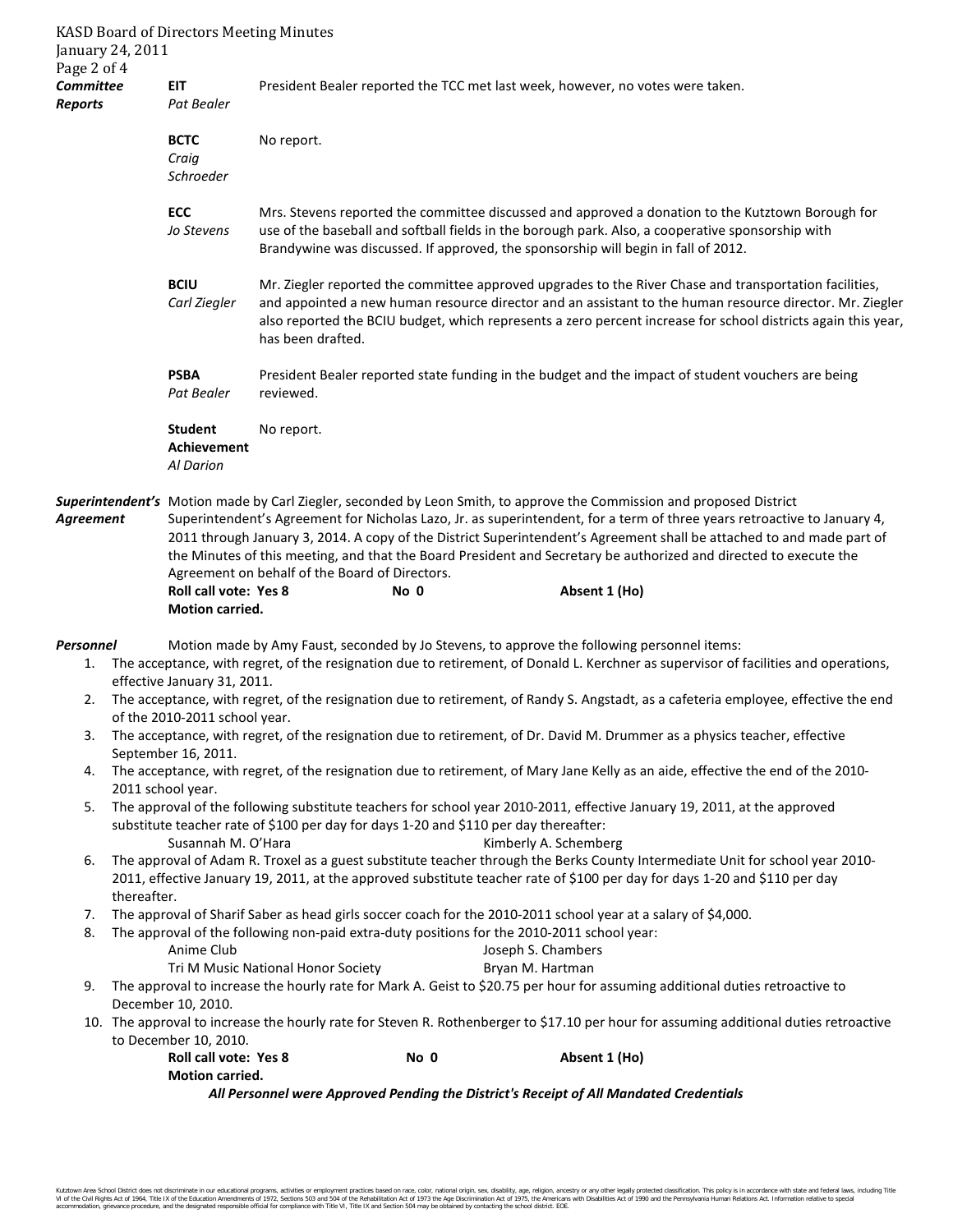| January 24, 2011<br>Page 3 of 4               | <b>KASD Board of Directors Meeting Minutes</b>                                                                                                                                                                                                                                                                                                                                                                                        |                          |                                                                                                               |  |  |  |
|-----------------------------------------------|---------------------------------------------------------------------------------------------------------------------------------------------------------------------------------------------------------------------------------------------------------------------------------------------------------------------------------------------------------------------------------------------------------------------------------------|--------------------------|---------------------------------------------------------------------------------------------------------------|--|--|--|
| <b>Board Member</b><br><b>Resignation</b>     | Motion made by Carl Ziegler, seconded by Leon Smith, to accept, with regret, the resignation of Sally A. Sunday from the<br>Board of School Directors of the Kutztown Area School District, effective January 25, 2011.                                                                                                                                                                                                               |                          |                                                                                                               |  |  |  |
|                                               | <b>Roll call vote: Yes 8</b><br>Motion carried.                                                                                                                                                                                                                                                                                                                                                                                       | No 0                     | Absent 1 (Ho)                                                                                                 |  |  |  |
| Conference<br><b>Request</b>                  | Motion made by Al Darion, seconded by Leon Smith, to approve the request for John A. Ebner to attend the<br>Pennsylvania Education Technology Expo and Conference (PETE & C) on February 13-16, 2011 in Hershey, PA, at a cost of<br>\$965.00.                                                                                                                                                                                        |                          |                                                                                                               |  |  |  |
|                                               | <b>Roll call vote: Yes 8</b><br>Motion carried.                                                                                                                                                                                                                                                                                                                                                                                       | No 0                     | Absent 1 (Ho)                                                                                                 |  |  |  |
| <b>Fire Company</b><br><b>Donation</b>        | Motion made by Leon Smith, seconded by Sally Sunday, to approve a donation of \$150.00 to the Kutztown Fire Company<br>in appreciation of their donation of time and equipment.                                                                                                                                                                                                                                                       |                          |                                                                                                               |  |  |  |
|                                               | <b>Roll call vote: Yes 8</b><br><b>Motion carried.</b>                                                                                                                                                                                                                                                                                                                                                                                | No 0                     | Absent 1 (Ho)                                                                                                 |  |  |  |
| <b>Borough</b><br><b>Donation</b>             | Motion made by Amy Faust, seconded by Carl Ziegler, to approve a donation of \$2,500.00 to the Borough of Kutztown<br>for the use of the softball and baseball fields in the borough park.                                                                                                                                                                                                                                            |                          |                                                                                                               |  |  |  |
|                                               | Roll call vote: Yes 6<br><b>Motion carried.</b>                                                                                                                                                                                                                                                                                                                                                                                       | No 2 (Bealer, Schroeder) | Absent 1 (Ho)                                                                                                 |  |  |  |
| <b>PlanCon Part K</b>                         | Motion made by Carl Ziegler, seconded by Jo Stevens, to accept the revised PlanCon Part K: Project Refinancing on<br>General Obligations Bonds, Series of 2009, per the attached.                                                                                                                                                                                                                                                     |                          |                                                                                                               |  |  |  |
|                                               | <b>Roll call vote: Yes 8</b><br>Motion carried.                                                                                                                                                                                                                                                                                                                                                                                       | No 0                     | Absent 1 (Ho)                                                                                                 |  |  |  |
| Preventative<br><b>Maintenance</b>            | Motion made by Amy Faust, seconded by Jo Stevens, to approve entering into a preventative maintenance agreement<br>with H.T. Lyons for the chiller equipment at the middle school, three (3) elementary buildings, and administration<br>building, at an annual cost of \$7,596. (This replaces the current agreement with Burkhardt Mechanical and results in a<br>significant savings.)                                             |                          |                                                                                                               |  |  |  |
|                                               | Roll call vote: Yes 8<br>Motion carried.                                                                                                                                                                                                                                                                                                                                                                                              | No 0                     | Absent 1 (Ho)                                                                                                 |  |  |  |
| Addendum                                      | Head Start Lease Motion made by Jo Stevens, seconded by Amy Faust, to approve the Head Start Lease Addendum with the Berks County<br>Intermediate Unit (BCIU) per the attached.                                                                                                                                                                                                                                                       |                          |                                                                                                               |  |  |  |
|                                               | Roll call vote: Yes 8<br>Motion carried.                                                                                                                                                                                                                                                                                                                                                                                              | No 0                     | Absent 1 (Ho)                                                                                                 |  |  |  |
| <b>RWAN</b>                                   | Motion made by Sally Sunday, seconded by Carl Ziegler, to approve the Berks County Regional Area Wide Network<br>Internet Contract (RWAN) Service Agreement through the Berks County Intermediate Unit (BCIU) for a five (5) year term from July 1, 2011<br>through June 30, 2016, at a monthly cost not to exceed \$2,150, per the attached.<br><b>Roll call vote: Yes 8</b><br>No 0<br>Absent 1 (Ho)<br>Motion carried.             |                          |                                                                                                               |  |  |  |
| <b>Transportation</b><br><b>Contract</b>      | Motion made by Amy Faust, seconded by Jo Stevens, to approve the contract between a guardian and the Kutztown<br>Area School District (KASD) to transport her child from home to Kutztown Elementary School each day that KASD is in<br>session for the remainder of the 2010-2011 school year, at the current IRS mileage rate of \$0.51 per mile, effective<br>January 21, 2011. Total mileage per day not to exceed six (6) miles. |                          |                                                                                                               |  |  |  |
|                                               | <b>Roll call vote: Yes 8</b><br>Motion carried.                                                                                                                                                                                                                                                                                                                                                                                       | No 0                     | Absent 1 (Ho)                                                                                                 |  |  |  |
| <b>Updated Bus &amp;</b><br><b>Van Routes</b> | school year.                                                                                                                                                                                                                                                                                                                                                                                                                          |                          | Motion made by Amy Faust, seconded by Leon Smith, to approve the updated bus and van routes for the 2010-2011 |  |  |  |
|                                               | <b>Roll call vote: Yes 8</b><br>Motion carried.                                                                                                                                                                                                                                                                                                                                                                                       | No 0                     | Absent 1 (Ho)                                                                                                 |  |  |  |